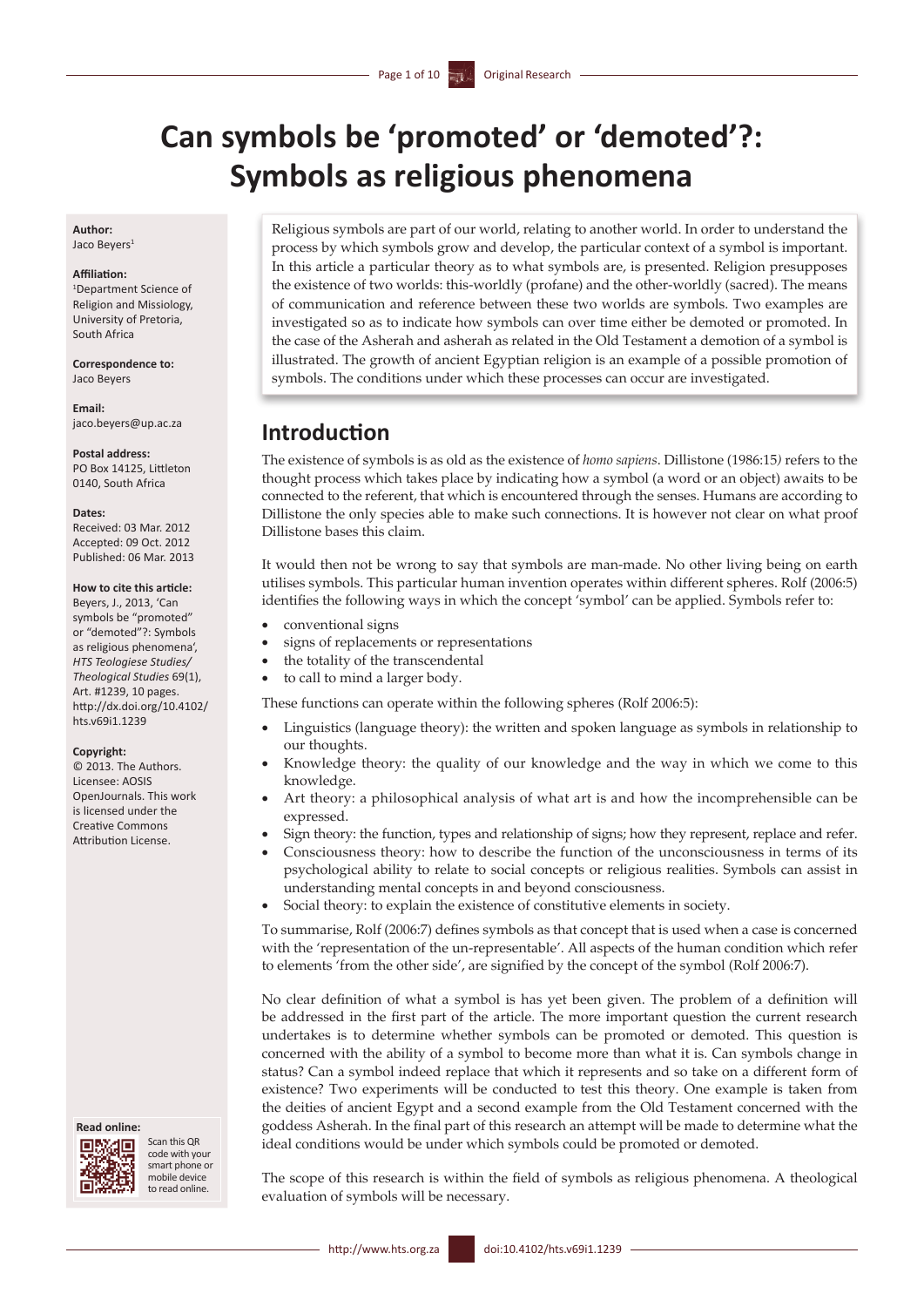# **Theory of symbol**

There seems to be general consensus amongst scholars that, when studying religion a dualistic world view is a prerequisite. Durkheim (2008:36) indicates how religions differentiate between two realms of reality, the sacred and the profane. Religion is concerned with the way in which humans living in this-worldly reality and relate to a dimension of existence in an other-worldly reality. Weber (1968:404) attests to this when he states that the realm of souls, demons and gods can only be presented in a transcendental existence. Compare in this regard Eliade's differentiation between the sacred and profane realities ([1957] 1987). This-worldly reality considers the world in which humans conduct everyday activities; an ordered, 'cosmicized, consecrated world' (Eliade [1957] 1987:29). The other-worldly is seen as the realm of spiritual existence; a chaotic, foreign world inhabited by demons, spirits and souls (Eliade [1957] 1987:29). The sacral sphere does however not exist objectively. It is socially constructed (Bellah 2011:3), meaning that the way in which the sacral sphere is perceived is determined by social agreement.

The definition by Hall, Pilgrim and Cavanagh (1985:11) of religion is helpful in this regard: 'Religion is a varied, symbolic expression of, and appropriate response to, that which people deliberately affirm as being of unrestricted value for them.' At the base of this definition lies the assumption of the existence of two worlds: A visible world in which we live, and an invisible world to which we relate and respond. The way in which this response and relation is expressed is by way of symbols. Heumann (1983:11) prefers to say that symbols refer to elements on the periphery of society. Symbols are then assigned to religion, sub-cultures or tradition (Heumann 1983:11). Symbols become keys for unlocking the invisible world as well as a medium of expressing the relationship with the religious reality. Symbols come from the visible, ordinary world or territory we live in, but point to something mysterious and unknown. Symbols represent that which we assume to exist in the religious reality or territory. As Dillistone (1986:13) puts it, symbols connect two worlds: the world of the greater, transcendental or the ultimate, the world of ideals, reality, values, convictions and concepts to the world of words, objects, actions, rituals and people. Weber (1968:404) indicates how the transcendental world is only accessible through symbols.

Eliade ([1957] 1987:30) indicates how people consider cosmosising a territory equal to consecrating that territory. The act of consecrating and comosising takes place in various forms. Eliade ([1957] 1987:33) refers to one particular instance where the god of a tribe made a sacred pole and anointed it with blood. This pole represented a cosmic axis. The world around this pole was inhabitable due to its connection to the sky above. Orientation towards the surrounding world takes place by identifying the centre, represented by a mountain or a tree (Eliade 1961:42). This image will later in this study become important when the asherah is discussed in more detail.

This dual world view presented by Hall *et al.* (1985) and elaborated on by Eliade ([1957] 1987) seems to be at the basis of understanding religion (cf. Bellah 2011:5). This dualism is however extended by Bellah's suggestion of the existence of multiple realities (Bellah 2011:2). Bellah differentiates between the main spheres as the 'working reality' (a term Bellah borrows from Alfred Schutz 1945) – where humans live their daily lives – and the reality concerned with religion. Man can at times 'escape' the working reality by engaging in experiences such as watching television, a movie or a play. These activities seem less real than our 'working reality'. Other such escapism activities identified by Bellah (2011:3) are sleeping, dreaming, travelling, daydreaming, watching a movie, praying or meditating.

The 'working reality' where humans spend the majority of their time is socially constructed. Compare in this regard Peter Berger's theory of world building as a way in which man constructs the world we live in (Berger 1990:8). Every culture creates its own world and by doing so creates differentiated realities. The reality a human is engaged in when practising religion, is one of the multiple realities identified by Bellah. This religious reality is also socially constructed and therefore leads to multiple religious realities (Bellah 2011:5).

Symbols become the keys to unlock the hidden reality in the religious world enabling communication between the two worlds. Symbols are the keys to unlock the transcendental or sacral reality. Symbols have their origin in the 'working reality' (this-worldly reality), but refer to elements in the other-worldly reality (religious world). Any element in the 'working reality' is a potential symbol (Bellah 2011:8) as it can be used to relate to the other-worldly.

It is however not as simple as to suggest the use of symbols to refer to the communication between two distinct but linked worlds. Eliade, looking at it from a theological perspective, suggests that symbols are the intermediary medium between the profane and the sacred. Bellah on the other hand, working from a psychological perspective, understands symbols as a possible way of connecting with other realities.

For Bellah (2011:19) the function of symbols is either the representation *of* something or the representation *for* something. If the symbol represents something, the symbol exists independently in our minds and independently of the 'something' it represents. An image recalls the existence of something and merely reminds of its existence. Making something immanently present is to understand that the symbol is being representative of that which it represents. The symbol not only represents but also makes present.

Symbols are however not identical to that which they refer to, nor do they share in the same substance (cf. Toynbee in Dillistone 1986:12). The function of symbols is not to reproduce but to illuminate (Dillistone 1986:13). Symbols become instruments which assist the human mind in understanding. Symbols are therefore a guide to reality and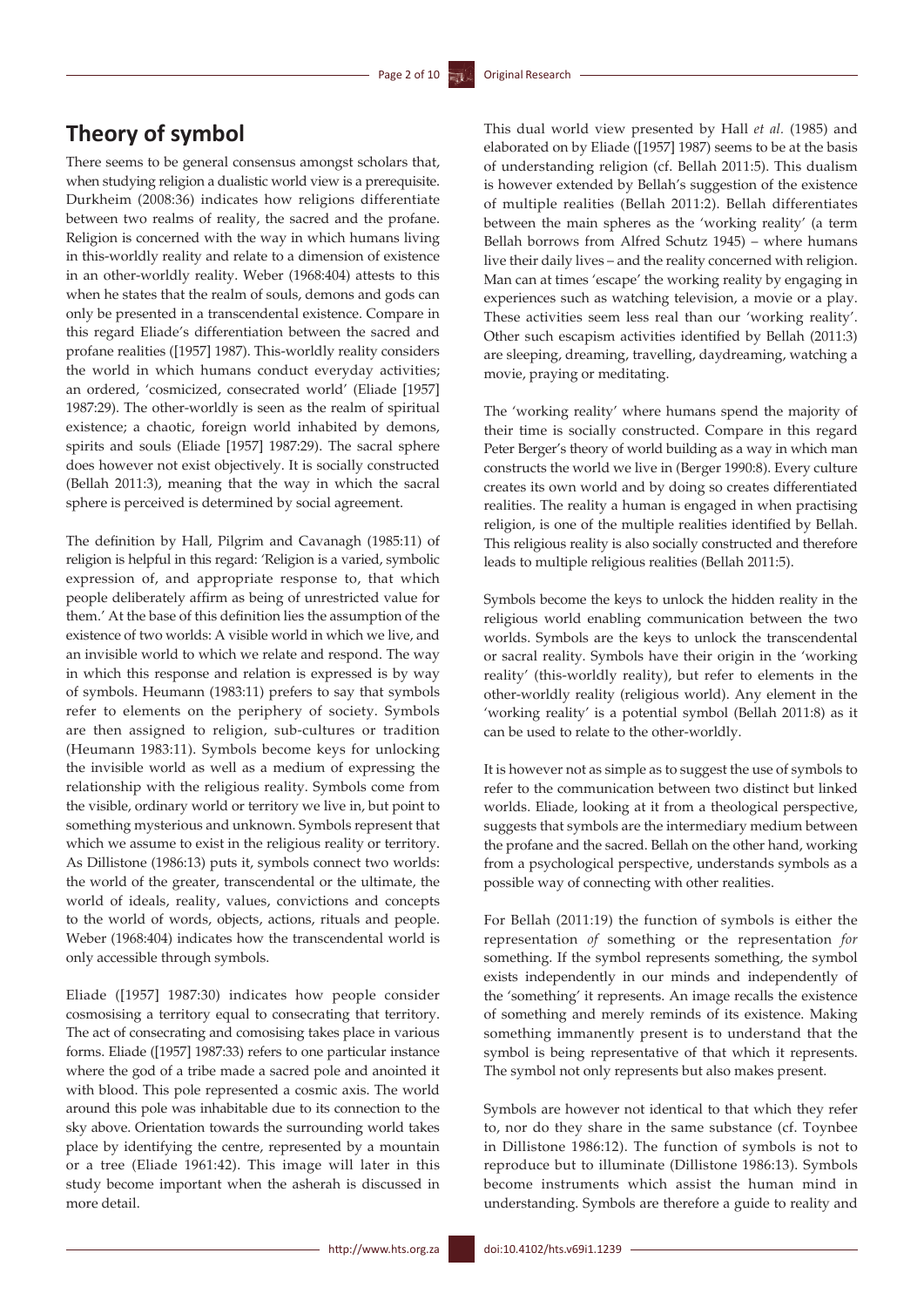not a photocopy of reality. In some cases symbols can indeed be confused with the actual reality. This is the difference between representation *of* and representation *for* something. This concept will later on in this article explain part of the process that took place in the religions of Israel and Egypt.

The sociological approach by Bellah and the theological approach by Eliade are not the only perspectives from which symbols can be explained. The origin of symbols can be explained from different perspectives.

# **Origin of symbols**

As to where the origin of symbols lies, Biezais (1979:xi) clearly states that such a question has no answer. There is no possibility to indicate exactly the purpose of the symbolic figures primitive man drew on cave walls. Were these pictures an indication of a pleasurable pastime or the expression of the awareness and experience of some transcendental existence in a different reality? Since the purpose of such drawings is unclear it is impossible to answer this question (Biezais 1979:xi). It is however possible to explain the existence, the phenomena of symbols from different perspectives. This will be the attempt in the rest of this paragraph.

Dillistone (1986:16–18) explains how symbols originated in pre-historic communities. According to Dillistone it is possible that primitive man used hand signals during hunting. A complex system of signs came into being built on past experiences during hunting. The change in culture from hunter-gatherer to sedentary agricultural communities brought about a change in symbols used. Agriculture needed a new set of symbols associated with, for instance fertility and the change of seasons.

There seem to have been two processes that served as sources for the origin of symbols. A process of complex communication signals amongst hunter communities and a second process of communication in development, organisation and production activities associated with agricultural communities.

It is necessary to differentiate between *sign/signal* and *symbol*  to avoid confusion. Cassirer (1945:64) sees sign and signal as synonyms – the opposite of symbols.

Fawcett (1970:27) explains that signs are created by the creative human imagination as opposed to symbols which evolve independently and 'impinge' on man's being. Dupre (2000:1) clearly states that all symbols are signs. Signs however are 'forms which refer to something that is not directly given' whereas symbols are signs representing something (Dupre 2000:1). Fawcett (1970:28) elucidates this by indicating that signs point to one object only, as opposed to symbols which can refer to a variety of things. Symbols do not merely refer or point towards that which is signified, as signs do. Symbols represent, they in fact 'make present' and 'take the place of', thus replacing and becoming that which is signified (Dupre 2000:1). Symbols have a mediating function which signs do not possess. To this distinction Dillistone (1986:8)

adds the function that signs and signals want to transform whereas symbols do not necessarily want to transform. Signs want to bring about change and reaction, which symbols do not necessarily intend. Symbols carry meaning in themselves and therefore can be present without causing a change. Symbols are indeed versatile and are able to be applied to different situations (Fawcett 1970:28; Cassirer 1945:36).

There are several ways to describe the origin of symbols. What follows here are five different perspectives of understanding symbols: a morphological analysis is followed by a mythological explanation which is followed by philosophical, psychological and theological approaches.

### **Morphology**

The word *symbol* comes from the Greek word *sumbolon* – 'a sign or a mark to infer a thing'. It can also mean to connect two pieces (Liddell & Scott 1968b:1676). Dillistone (1986:14) recalls the origin of the word as follows: The context of the meaning of symbol is a social environment where two parties would engage in establishing a contract. To signify the binding effect of the responsibilities of the two parties an object would be broken into two parts. Each party keeps a half. When the other party is called upon to act on its responsibility both parties would bring the two parts. The two halves forming a unity again were called *sumbola*  (cf. Liddell & Scott 1968b:1676). Thus the word 'symbol' came to refer to an object, a sign or a word used by two parties to indicate reciprocal responsibility and simultaneously calling into mind a shared meaning.

Originally *sumbola* referred to two parts of the same substance, being identical to one another. Dillistone (1986:14) indicates how, through gradual development, the two parts not necessarily had to be of the same substance or same form. The two parts were still able to represent or recall that which is symbolised.

Aristotle understood human language as *sumbola* (Rolf 2006:12). Language is a sign (expression) of pre-determined meaning.

### **Mythology**

The origin or the word *symbol* can also be explained according to mythology. Rolf (2006:3) recalls a myth told by Aristophanes in Plato's *Symposion*. The myth tells how man apparently had four arms and legs, a head and two faces with four ears. Due to this superior appearance man became overconfident. The gods decided to teach man a lesson – they divided man into two parts. From now on man would be incomplete, consisting only of the part it once was. Man now is only one part, a *sumbolon* (Greek) of a human being. Man constantly is in search of his other half.

From this it seems as if the word symbol came to refer to two distinct elements that once were undivided parts of one another. The one calls to mind the other. Even when only one is present, the other is assumed to be referred to.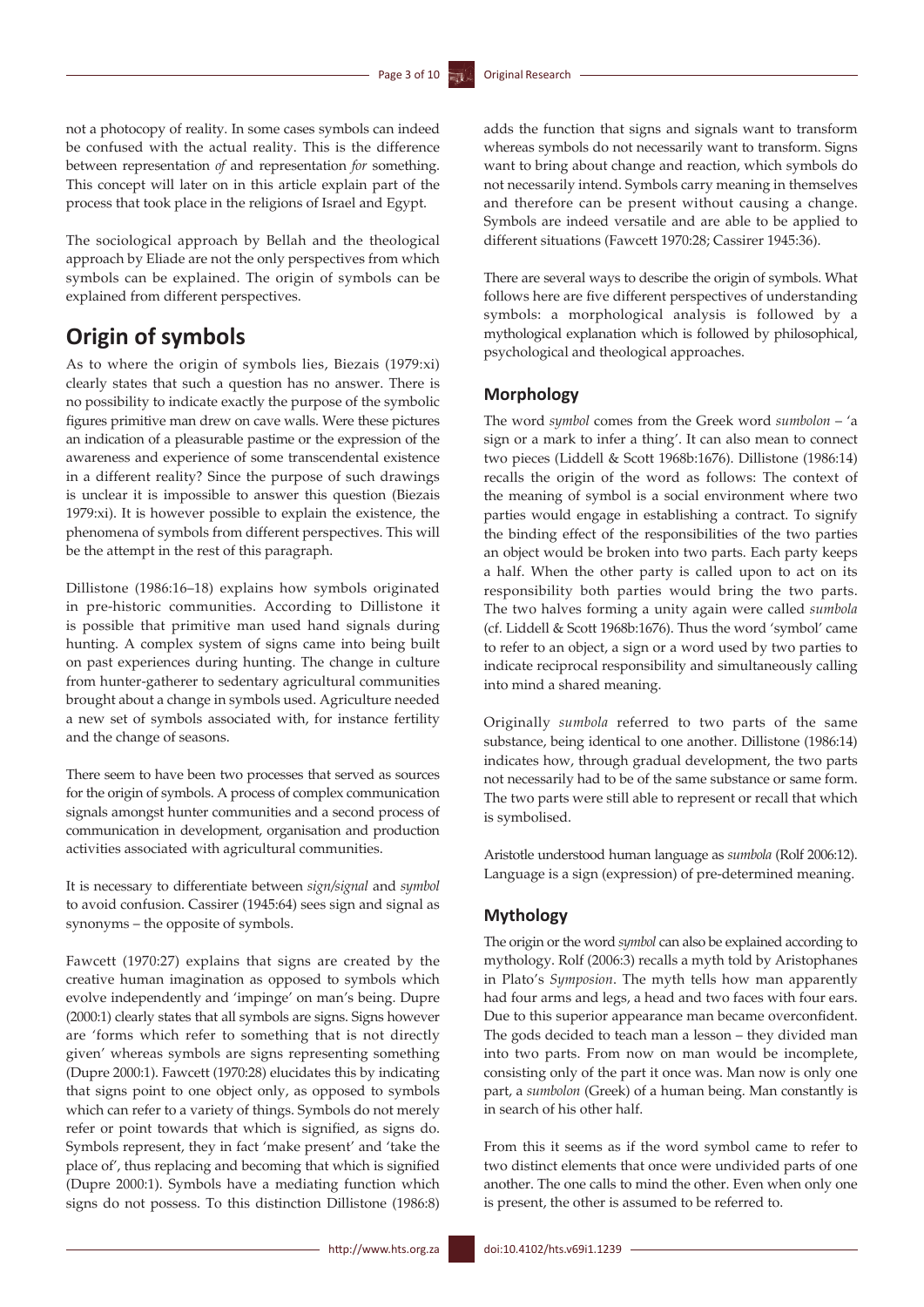### **Philosophy**

Any explanation of symbols implies a dualism. Symbols are visible expressions of an invisible reality. Dupre (2000:3) differentiates between appearance and content. The appearance, Dupre says, veils and simultaneously reveals the content (Dupre 2000:3). The content is mediated by a symbol (Dupre 2000:3). The human mind, according to Dupre, is in need to express itself in sensuous form. The function therefore of a symbol is to enable the mind to express itself (Dupre 2000:3). There are two poles: the symbolic reality and the reality of that which is symbolised (Biezais 1979:xii). The symbol however contains a 'surplus of meaning' (Dupre 2000:3) and is not simplistic in the sense that it merely refers to one aspect. This duality and relationship between the two poles can be shown (Table 1).

There are certain thought processes at work when establishing a symbol. Compare Dupre's (2000:4–5) analysis of Kant's explanation of the process of the mind to connect the appearance (symbol) with the content. Dillistone (1986:15*)*  refers to this thought process by showing how a symbol (a word or an object) awaits to be connected to the referent, that which is encountered through the senses. Humans are according to Dillistone the only species able to make such connections.

*Aristotle's* view on symbols operates according to Rolf (2006:11) in the context of linguistics. Aristotle explains the relationship between human speech and human thought with symbols. The audible spoken word is a symbolic expression of the thought in the human mind. Written text then becomes the symbols of spoken words (Rolf 2006:11). The conclusion Rolf comes to is that Aristotle presents a process of symbolising symbols: written words symbolise spoken words. Spoken words symbolise experiences in the mind. Written texts are therefore symbols of symbols.

Aristotle's theory is concerned with human thought as reaction to the surroundings of man. According to Aristotle the constants to which man is exposed are man's surroundings which remain similar. Human thoughts as representation of surroundings are similar. The variable is however human speech which differs according to language differences (Rolf 2006:11). The letters that are written are a mark or a sign (*semeia* – Greek, cf. Liddell & Scott [1986] s.v. *semeion,*  as opposed to *sema* [singular] referring to a sign or mark or token) and not symbols (*sumbola* – Greek). Aristotle refers to marks and signs (*semeia*) as symbols (*sumbola*). According to Aristotle words are primarily signs of thoughts and secondarily signs for things.

#### **TABLE 1:** Symbols and their meaning.

| Symbol       | That which is symbolised |
|--------------|--------------------------|
| Appearance   | Content                  |
| Recognisable | Unrecognisable           |
| Visible      | Invisible                |
| Present      | Absent                   |
| Immanent     | Transcendent             |
| Significant  | Significate              |
| Reference    | Referent                 |

One of the complicating factors in understanding symbols is the fact that symbols as real perceivable objects refer to invisible unperceivable objects. Symbols can be seen as expressions of the unseen, expressions of the un-representable or expressions of the non-existing. In this regard *Plato* provides a solution. Symbols should be seen as referring to something 'nonexisting' – '*Nichtseiende*'. This is not the opposite of being – '*Seienden*', but refers to something which is different from it (Rolf 2006:285). The unique nature of the inhabitants of the transcendental world is illustrated by this view.

*Cassirer's* thoughts also provide direction on this matter. According to Biezais (1979:viii) Cassirer's understanding of symbols grew from his idealistic philosophy. According to Rolf (2006:60) Cassirer's theory of the symbol is based on his understanding of epistemology. Cassirer apparently focussed his research of symbols on the psychology of speech and ethnological material (cf. Cassirer 1965a, 1965b). This in turn implies that his theory of culture cannot be seen as separate from his epistemology (Rolf 2006:60). Cassirer maintained the theory that the field that studies the forms of symbols continuously develops (1965a:74). This development follows the track from a discernable meaningful reality, towards a mythical understanding of the world, towards religion (Biezias 1979:viii). Philosophy of religion is according to Cassirer, the latest development. The purpose of philosophy of religion is to explain the dualism between an empirical world and a non-empirical world (Biezias 1979:viii).

Scholars differ on the matter as to whether symbols as visible signs in this empirical (physical) world refer only to invisible elements in the other-worldly (metaphysical, spiritual) reality. This position would assume the existence of two worlds, one visible and the other invisible. Cassirer suggests a different understanding.

According to Cassirer (1965a:73) symbols do not require an understanding of the metaphysical world. Symbols so to speak jump the fence. Symbols neither belong to the immanent (physical) nor the transcendental (spiritual) world (Cassirer 1965a:73). The value of symbols lies therein that symbols conquer the dualism stemming from a metaphysical two-world view. Symbols do not operate in one or the other of these two worlds. Symbols are one in the world and the world in one (Biezais 1979:viii). The form (symbol) does not present the issue, the form is the issue (Rolf 2006:70; Cassirer 1965b:51). The value of symbols, whether language, myth, science or art (Levesque 1997:66), does not lie in the fact that in symbols an other-worldly existence is somewhere reflected. Symbols much rather possess an own, inner, independent world of meaning (Biezias 1979:viii; Levesque 1997:67).

The implication of Cassirer's theory is that the dualism now becomes a triple world: the metaphysical world as the first, the immanent visible world as the second, and then the world of symbols as a separate world on its own. Humans live in an 'image-world', as Cassirer puts it (1965a:111). Dillistone (1986:120) calls this a 'symbolic universe' in which man resides. The only access to 'objective truth' is the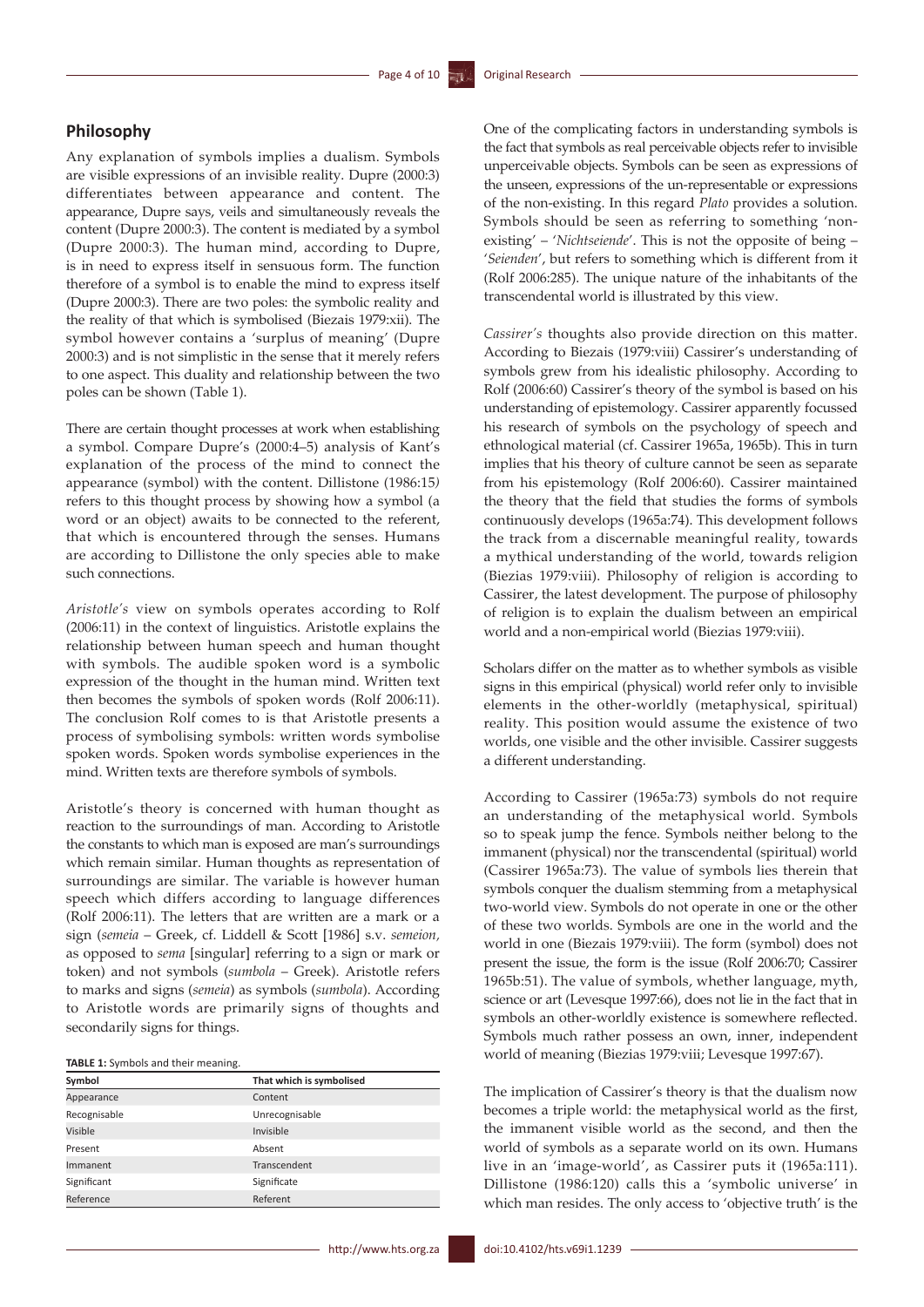activity of the human spirit (Cassirer 1965a:111). We know our world merely through the images we create of it in our minds. Therefore human existence in the world becomes an existence by way of symbolic presentation. Man is indeed according to Cassirer an 'animal symbolicum' (1945:26). Our being is defined by our ability to create symbols.

Cassirer's theory stands in opposition to Bellah's and Eliade's ([1957] 1987) assumption that any element within thisworldly reality can become a symbol of and for the otherworldly. The source for symbols is the world we know. We make use of elements familiar to us to represent something unfamiliar to us. The meanings of symbols are assigned meanings. Cassirer claims that symbols carry meaning in themselves (Levesque 1997:65).

Who determines what becomes a symbol? The process of selection of symbols is important (Biezais 1979:xiii). The process is however arbitrary and subjective. Each community identifies elements to become symbols or stop being symbols.

# **Psychology**

Symbols appear to be part of man's existence in the world. They are built into man's experience (Fawcett 1970:27). Social life, Durkheim (2008:176) says, is only possible thanks to the vast body of symbolism. Psychologists like C.G. Jung (cf. Fawcett 1970:27) suggest that symbols must be universal in past, present and future. The underlying theory is that similar mental processes in humans make use of a common set of symbols that exist universally. This will lead to the conclusion that all humans have a common experience of symbols and react in a similar fashion to this experience. This theory is however unstable.

Durkheim (2008:317) explains how the realm of the sacred is superimposed on the real world, the profane. This superimposed world is identified as the ideal world. Through several psychological processes man explains the one world in terms of the other (Durkheim 2008:317). These psychological processes, Durkheim (2008:317) describes being the result of social life which reaches a certain level of intensity that awakens religious thought. Energies are overstimulated, passions grow stronger, sensations heighten. Man is being transformed and transforms his surroundings. One superimposes powers from the ideal world onto the profane world. To make these superimposed thoughts about the ideal world accessible in the profane reality, symbols are used.

Symbols are contextual. As has been pointed out in previous paragraphs, symbols are socially constructed. Each construction differs according to the boundaries set by the particular community within which the symbol originates. Different communities identify different elements as symbols. The process, by which it is determined what qualifies as symbols, is a contextual process following social guidelines.

There usually are reasons for new impetus in studying symbols. Biezais (1979:vii) indicates how the interest in

symbols during the 1960s – 1970s was due to the development in psychoanalysis presented by Freud and Jung. Human psychic activities find expression in symbols. The form of these expressions (symbols) is determined by the subconscious. The symbols are in fact determined by contents inherited from previous generations and captured in the collective subconscious of society. Only the forms into which the content is poured are determined by current experiences.

The result, Biezais (1979:vii) points out, is that the relationship between the forms and the content is secondary in nature. The way in which current experiences determine the forms in which the content is presented, is of essential importance. This theory is a variation on Jung's theory in that it assumes that the content remains stable and unchanged due to human experiences in life but that the forms (i.e. symbols) into which these experiences are poured, may differ according to current experiences. This theory at least recognises the existence of varying contexts.

# **Theology**

Religious symbols form a separate category. Rolf (2006:6) places religious symbols within the broader category of psychoanalysis or phenomenology to indicate the relationship between elements in a state of awareness and a state of unconsciousness. Man crosses over from one state of mind to another, either socially or religiously (Rolf 2006:6).

Tillich ascribes four characteristics to religious symbols (Tillich 1964:196–197). These four characteristics are formulated by Tillich in opposition to Cassirer's description of symbols as if they do not represent two separate worlds, one visible and the other invisible. What follows below is a discussion of the four characteristics as translated by the author (cf. Biezais 1979:ix):

- 1. *Uneigentlichkeit* [not the obvious]. This refers to the fact that the mention of the symbol does not obviously refer to the symbol itself but to that which it symbolises.
- 2. *Anschaulichkeit* [visibility]. This refers to the ability a symbol has to present something invisible, unclear, ideal or transcendental in the form of a symbol, thereby making something visible, clear and present. That which is presented is not dependent on a visible form for existence.
- 3. *Selbstmächtigkeit* [self empowering]. Symbols possess inner power that differentiates them from powerless signs. This characteristic is important when it comes to signs and symbols. Signs can at random be exchanged. Signs are not necessary, as they do not possess inner power. Symbols on the other hand are necessary. They cannot be exchanged. Symbols can disappear when they loose their inner power due to the symbol becoming unimportant. Symbols cannot be discovered, only be created.
- 4. *Anerkanntheit* [acknowledged; recognised]. Symbols are socially embedded. Acknowledgment of and becoming a symbol happens simultaneously. To create a symbol is a social act. Acknowledging something as a symbol is a collective act in which society participates.

These characteristics identified by Tillich indicate how symbols as religious phenomena, have the ability to represent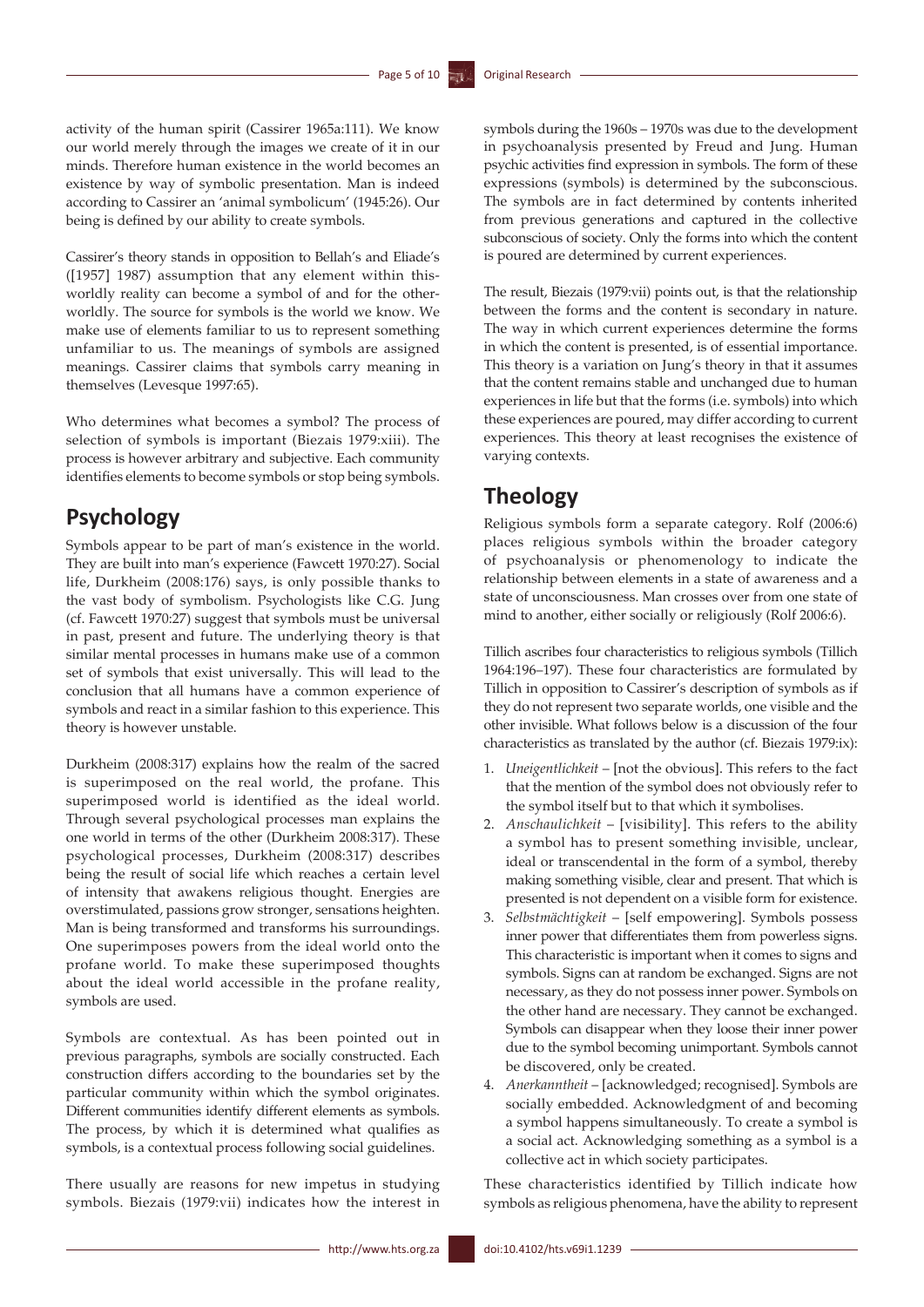and make present in the this-worldly, the transcendental belonging to the other-worldly. In this regard Biezais (1979:x) makes it clear that symbols in a religious context can only have the function to represent. Symbols can never become the objects of veneration. Symbols point to the object of veneration.

With these characteristics in mind we can turn our attention to the practical examples of symbols as presented in two religions (ancient Israel and Egyptian). The mere fact that symbols connect the this-worldly and the other-worldly, or as Bellah (2011:5) refers to them as the 'religious reality' and the 'daily life', indicates the prominence of symbols as religious phenomena.

The theory that symbols can be a representation *of* or *for* the transcendental will now be investigated by looking at two specific examples. These examples come from the ancient religions of Israel and Egypt. In this context the possibility will be investigated whether symbols can in fact lose their representational function (Biezais 1979:x) and indeed be promoted to become the object of veneration. Or can symbols as representations of the transcendental loose their importance and disappear from the religious sphere and so to speak be demoted?

Tillich (1973:278) indicates how symbols can indeed 'die out' the moment the correlation between the revelation and man stops being adequate. Existing symbols become old the moment the revelation of the transcendental changes. Symbols then become inadequate.

## **Asherah**

This part of the research intends to test the theory about symbols. Can symbols be 'promoted' or 'demoted', and if so when will this most likely happen? These questions are addressed from the perspective of the science of religion.

Who is Asherah? In studying Israelite religion the name Asherah appears as either the name of a goddess associated with Yahweh or as the name given to a symbolic object with religious significance, or the name might refer in both instances to a goddess as well as a cultic object. The fact of the matter is that Asherah was indeed the name of an ancient Ugaritic deity (Hadley 2000:8).

As exponents of the first theory (Asherah as goddess in Israel), Smith ([1990] 2002:xxxii) identified amongst others Day, Dever, Hadley and Olyan, and opposed to this idea are for example Cross and Emerton. Emerton (1999:335) states that the Biblical reference to 'Yahweh and his 'asherah' most probably refers to Yahweh and a cultic object, thereby indicating that the Biblical reference is concerned with the symbol for the goddess and not the goddess herself.

Smith ([1990] 2002:xxxii) is also of the opinion that there must be a distinction made between the goddess Asherah and the cultic object called asherah. Smith is however convinced that by the time of the Judges the word asherah referred to

a symbol used within the Yahwistic cult and that it did not at that stage symbolise a goddess. This does not mean that Asherah was not previously known as a goddess amongst the Israelites. It merely states that at the time of the monarchy in Israel, Asherah no longer functioned as a goddess and that asherah merely referred to a cultic object. Hadley (2000:7) describes this as a process of evolution how the term asherah indicated a goddess and her symbol and eventually became the designation of a cultic object.

Asherah seems to have been a Canaanite goddess who, just as the god El, never functioned as a separate god within the nation of Israel (Smith [1990] 2002:47). There however exists a possibility that Asherah might have been a goddess worshipped within early Israel (Smith [1990] 2002:48, 51).

Asherah is mentioned to have been closely connected with the god Baal (cf. Jdg 6). There are indications that El and Asherah were considered to be husband and wife as depicted in Ugaritic texts (Smith [1990] 2002:51). This however changed when around 1200−1000 BC Baal and Asherah were finally connected (Smith [1990] 2002:48). Some scholars are of the opinion that Israel's opposition to the Baal cult led to the perception that Asherah was considered to be a consort of Yahweh (cf. Jr 2:27) within a pantheon (cf. 1 Ki 18:19; 2 Ki 21:7; Jdg 3:7). Some even reckon that the cultic objects, which functioned as symbols of Asherah, were accepted within the cult of Yahweh (Smith [1990] 2002:48).

The gods El and Baal could be associated with Yahweh as their titles were made into epithets for Yahweh (Smith [1990] 2002:52). This is possible with male gods. It becomes difficult to associate a female with a male god. The titles and descriptions for the female goddess, Asherah, could not be associated with Yahweh. Smith ([1990] 2002:52) indicates how Olyan explained the connection between Asherah and Yahweh as being based on the connection between Asherah and El, where El was being identified with Yahweh.

The later use of feminine language and cultic symbols associated with Asherah, became disassociated from one another so that the symbols in question in the cult of Yahweh did not refer to the goddess Asherah (Smith [1990] 2002:52). Astarte, a Phoenician goddess by origin, eventually took over the functions of the goddess Asherah. The goddess Asherah did not exercise much influence on the cult of Israel, although the symbol associated with Asherah played a role in Israel's religion.

The asherah, the symbol of the goddess Asherah (Smith [1990] 2002:111), apparently was a wooden pillar of some sort, which was erected besides an altar and came to symbolise a tree (cf. Dt 16:21; Jdg 6:25−26). This might reflect elements of a fertility cult: a tree that grows produces fruit and enables life to exist. Within Mediterranean symbolism a tree was considered a symbol of femininity.

The asherah as a symbol was accepted in Israel (2 Ki 23:4, 6, 7, 15). This does not mean that Asherah was worshipped as a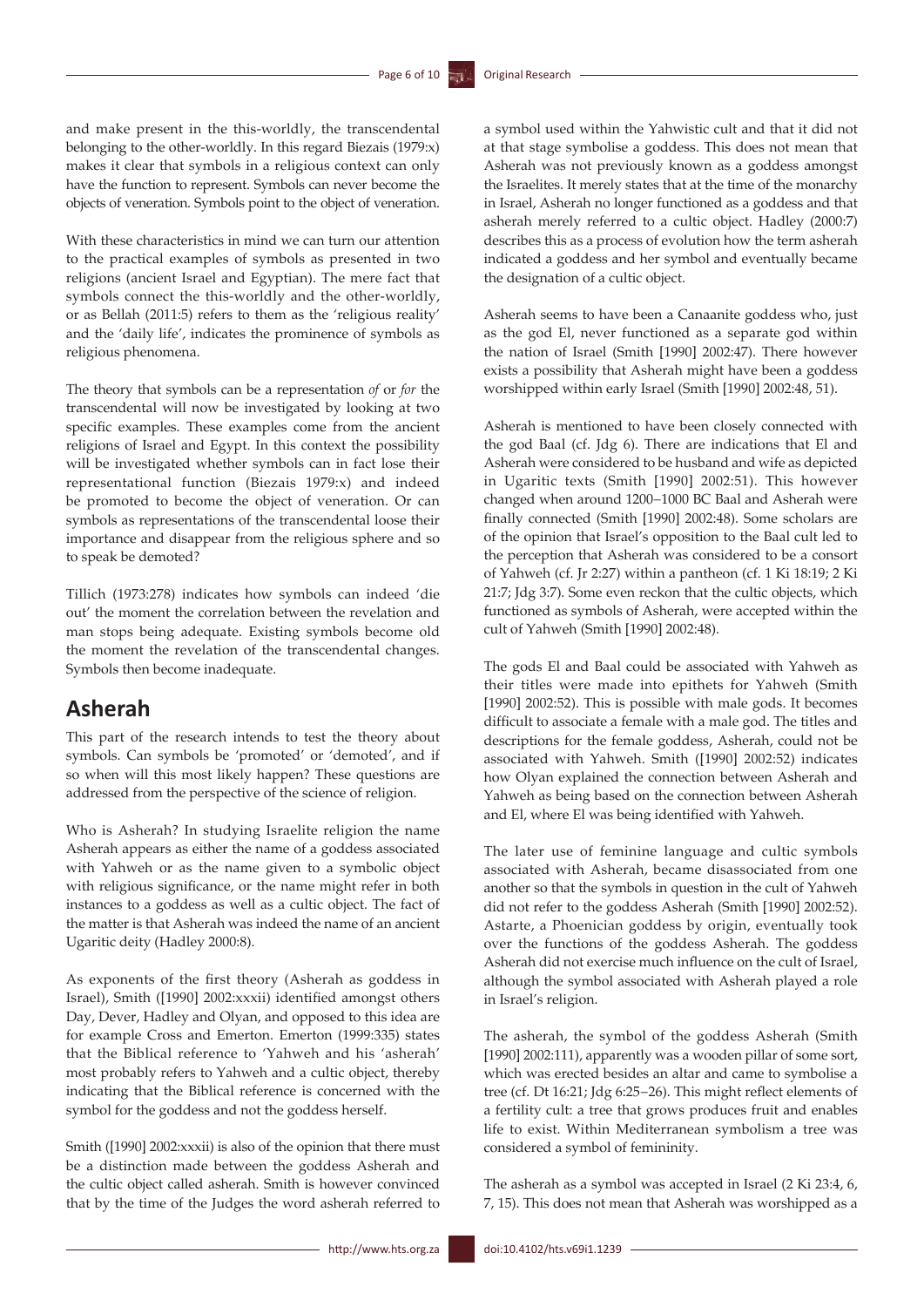separate deity but that the symbols associated with Asherah indeed became acceptable symbols within the cult of Yahweh. This does still not exclude the possibility that Asherah (also known as Anat in earlier periods) was indeed worshipped in Israel during an earlier period (Smith [1990] 2002:48) (cf. the titles in Gn 49:24−26 which are connected to Asherah).

Some scholars (as indicated by Hadley 2000:4) understand Asherah only to refer to a wooden object with no relevance to any goddess. Asherah would then, according to Canaanite parallel, refer to a sacred grove, a chapel or shrine (Smith [1990] 2002:112). Scholars holding this view see the texts (Jdg 3:7 & 1 Ki 18:19) that refer to the goddess by this name, as of dubious character. Some scholars (see Hadley 2000:5) understand the asherah to refer to a wooden object, which was considered the symbol for a goddess. Lemaire (in Hadley 2000:5) understands that the majority of Biblical texts that mention asherah, refer to a living tree. Asherah then becomes the technical term that refers to a sacred tree planted next to a shrine or altar. There are however multiple problems with the translation of the asherah in Biblical texts. There is no univocal claim that asherah refers to a wooden object or sacred tree.

The apparent function of the asherah as symbol in Israel was to indicate a place (next to an altar) where a deity could communicate with man (Smith [1990] 2002:115). The asherah also played a healing role (Smith [1990] 2002:117). Parts broken off from the wooden pole (the asherah) could bring about healing. It seems as if the asherah as symbol existed for quite some time within the cult of Yahweh without necessarily referring to the goddess with a similar name.

Eliade ([1957] 1987:33) refers to the concept of an *axis mundi* as the centre for all religious orientation. This axis of the universe was from early times on indicated by a wooden tree or pole planted at a particular place. The holy tree connected the underworld, this world as well as the transcendental spiritual world. The pole made habitation of the area around the pole possible as the pole in fact sacralised the vicinity of the pole (Eliade [1957] 1987:33). In the way in which the pole connected all spheres of reality (the transcendental, the this-worldly and the nether-worldly) the place around the pole became the gateway to the transcendental, enabling communication with the transcendental. In this sense the wooden pole called the asherah, might have played a similar role in the religion of Israel. The name of the goddess Asherah who was originally symbolised by a tree or pole, was associated with this cultic object next to an altar. The goddess was no longer present, but her symbol was. The symbol had a new purpose – to enable communication with Yahweh.

The qualities of Asherah and Yahweh were never reconciled as at times seems to have been the case with Yahweh and El and with Yahweh and Baal (Smith [1990] 2002:48). It is also not likely that a separate cult for Asherah continued to exist besides the official cult of Yahweh.

Here we have to do with the phenomenon of a symbol that replaced the worship of a god (in this case a goddess). The goddess was replaced by the symbol associated with the goddess. The symbol was no longer a symbol *for* Asherah but a symbol *of* Asherah, replacing the goddess in totality. The goddess was now no longer venerated, but the object that was previously the symbol of the goddess. The symbol became a secondary symbol in the sense that it no longer represented the goddess. It now referred to a cultic object, that merely as symbol, assisted in the worship of another god. The asherah was now as Smith explains ([1990] 2002:48) a symbol in the Yahwistic cult.

In this way a symbol was demoted. The symbol once associated with the goddess Asherah became a (secondary) symbol of something else accepted within a different religion. There are enough reasons to believe that the symbol, the asherah, associated with the Yahwistic cult had no longer a connection with the goddess Asherah. The symbol became so to speak an inadequate expression of the correlation between the revelations of the transcendental and man (Tillich 1973:278). This 'inadequacy' causes what is referred to here as the demotion of symbols.

# **The gods of Egypt**

To talk about Egyptian religion immediately leads to the question 'what is Egyptian religion?' As Assman (2003:104) indicates, it is impossible to talk about one form of Egyptian religion stretching over a history of 3500 years as being one, unchanged religion.

It is not clear whether ancient Egyptians had a monotheistic or polytheistic religion. The outward appearance of Egyptian religion was that of polytheism. This has however been described as a superficial portrayal; the true essence of Egyptian religion is monotheism (Hornung 1971:18). Several scholars had varying opinions on this issue. Apparently due to the contributions of French scholars (e.g. Emmanuel de Rouge in 1869), the Egyptian religion was depicted as being monotheistic (Hornung 1971:18). This notion was based on the evolutionistic understanding of the development of religion (Wente 2002:225). It is more obvious that the complex concept grows from the simplistic. Monotheism precedes polytheism.

Indeed ancient Egypt knew many gods. There is however consensus amongst scholars that underlying ancient Egyptian religion was one god. This notion is based on Christian bias: firstly that God is one, otherwise He would not exist and secondly that to depict gods with animal features is degrading the sacred (Hornung 1971:15).

The apparent belief that Egyptian religion was essentially monotheistic was replaced by a new understanding as early as 1880 when Maspero stated that Egyptian religion was in fact polytheistic in nature (Hornung 1971:22). The idea that Egyptian religion was monotheistic was denounced. Alternative views were presented, ranging from polytheism, henotheism to pantheism (Hornung 1971:24). From 1930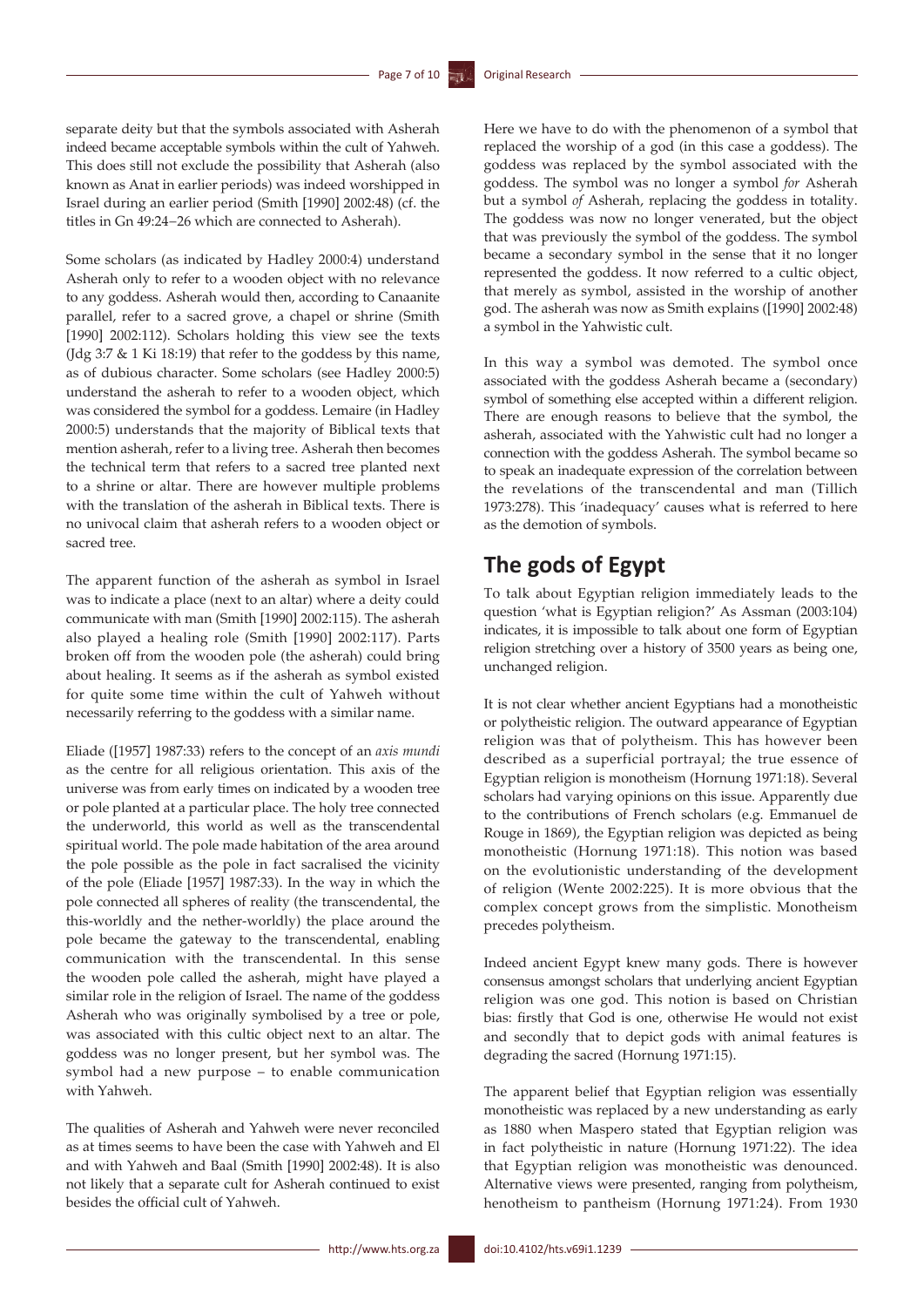onwards, after the contributions by Junker and Drioton a new-monotheistic understanding became apparent again (Hornung 1971:27). Variations on this theory exist when claiming that both monotheism and polytheism existed; monotheism being reserved for the educated and polytheism for the masses (Hornung 1971:25).

The difference between monotheism and polytheism is based on an understanding of the concept of divinity in Egyptian belief. The description of Egyptian religion as monotheistic or polytheistic proves to be insufficient as Beth says (in Hornung 1971:27). A different and perhaps more appropriate way of describing Egyptian religion would be to emphasise the symbolic nature of the Egyptian religion, as Wilkinson (2002:340) suggests. By way of symbols, Assman (2003:110) suggests that the world of humans and the world of the gods were connected in Egyptian religion. The symbols became representations of the gods living in the 'religious reality', to borrow Bellah's (2011:2) expression. Assman describes Egyptian religion as rather being a culture in which a particular world view is presented (2003:104). As to whether it being monotheistic or polytheistic, Assman (2003:111) argues that Egyptian religion was without a doubt polytheistic but could at one stage for political reasons have been presented as being monotheistic.

There is not much known about the monotheistic, prominent deity in Egyptian religion. The archaeologist Auguste Mariette described the monotheistic God of Egypt as 'single, immortal, uncreated, invisible and hidden', descriptions based on references found in Egyptian texts (Hornung 1971:21). Some scholars believe that as the qualities, functions and influence of this main god grew, the qualities and functions became personified in the form of separate deities. This theory was as early as 1879 presented by Paul Pierret (Hornung 1971:20). The different gods were considered to have different roles or functions of the supreme, single, hidden God according to Pierret, or the gods were aspects of the one God according to Chabas (Hornung 1971:20).

Wilkinson provides a theory in accordance with the monotheistic understanding of Egyptian religion as to the origin of the different gods. This theory however rests on the symbolic understanding of the Egyptian religion. Wilkinson ([1853] 1990:327) speaks of the 'division of the attributes of God.' Each of the different functions, attributes, characters or influences on the world by the one god was given a name by the Egyptians (Wilkinson [1853] 1990:327). The different names implied a separation from the one god and subsequently the names became gods.

Every characteristic of the once main god (i.e. creator, wise, almighty, merciful, eternal, ruler of the dead) became known by a different name and so became a separate god. As the bringer of light, the god was known as Amun. As creator the god was known as Ptah. The spirit god was named Nef, Nu or Num; the father principle was called Khem and the mother principle Maut.

These different gods held specific hierarchical positions and to make these abstract principles visible they were assigned some fixed representation (Wilkinson [1853] 1990:328). The gods became signs of the various attributes of the once One God (Wilkinson [1853] 1990:328). An ensuing process of subdivision upon subdivision led to numerous gods. These deities were presented in familiar forms, many associated with an animal figure. The intention however was never to create the impression that this was indeed the form of the gods, but merely a symbol by which the gods could be differentiated from one another (Wilkinson [1853] 1990:328). Over time this idea changed and the gods were united with their visible symbolic forms, thus creating a multitude of deities.

The apparent representation of the attribute of the god by way of a symbol was intended to capture the attention of the worshipper or represent some legendary element or abstract idea (Wilkinson [1853] 1990:328). Instead the worship of the visible image (symbol) replaced the apparent intention of representation. Wilkinson ([1853] 1990:327) is of the opinion that it was never the intention that the symbol was to be seen as a perfect representation of the appearance of the god. It merely functioned as a symbol of the god. Over time this custom disappeared and the symbol became the god.

Wilkinson (2002:341) indicates with reference to the understanding of the Egyptian symbols, that symbols might be esoteric or exoteric, meaning that symbols could simultaneously conceal or reveal. The hidden character of a god was made known by way of expressing it in a symbol. At the same time the true nature of a god might be concealed due to the symbol that made the understanding of the god vague.

This article does not want to argue the correctness of the assumption of a primary monotheism amongst Egyptians. The intention is to indicate how a process of development employed symbols. The apparent symbolic representation *of* a divine character was later regarded as a representation *for* the divine. The symbol changed from referring to something, to becoming the referent: that which was referred to. In this manner the symbol was promoted from being a mere representation of something to becoming that something itself.

# **Conditions conducive to promoting or demoting of symbols**

Symbols are not static and fixed. On the contrary, symbols are organic and therefore grow and develop.

Symbols of transcendence appear within every society. These symbols constitute a complex system of belief. The nature of symbols is organic, leading to the natural occurrence of symbols changing. Symbols can grow, change and develop and even disappear. As we have seen from the above arguments and examples, symbols can undergo a change in status. This changing of symbols is more likely to take place under certain conditions.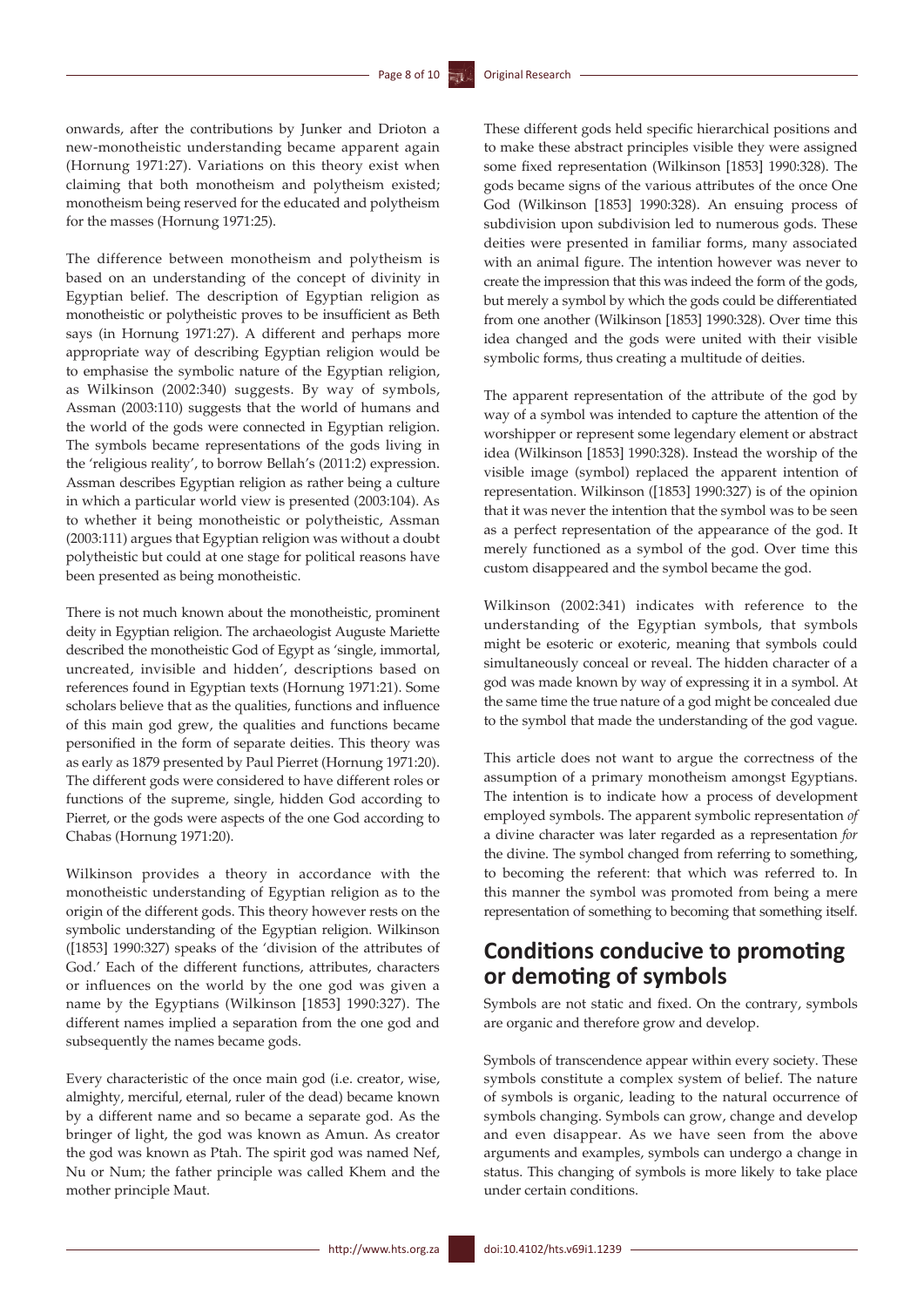### **Introduction of new deities (plurality of gods)**

When a community for whatever reason becomes aware of the existence of a new deity, a new configuration of symbols of acknowledged deities can take place. New deities can be introduced when a community is exposed to another cultural community through war; nomadic interaction or the need arises for the formation of a new concept of deity. This seems to have been the case when considering the ancient Egyptian religion. The process in which one supreme deity was being divided into many aspects, functions or characteristics that developed into separate gods, serves as an example. A similar process of re-configuration can take place when a deity becomes obsolete.

Assman (2003:105) suggests that the rise of monotheism in Egypt was due to political reasons to unite the people of Egypt within one state religion. A process of standardising the religion in Egypt led to the introduction of one allpowerful god. Monotheism in Egypt then existed not as an expression of a particular view on divinity but rather to apply a political strategy (Assman 2003:111). With Assman's theory in mind, the possibility arises that polytheism existed in Egypt before monotheism was introduced. Any which way, a re-configuration of the gods and their symbols was necessary notwithstanding the fact that the way deities were perceived changed over time.

### **Symbols are contextual**

This refers to the diachronic understanding of symbols. Symbols exist in a particular context. There are reasons why a certain symbol is used in a certain context. The process of determining why a certain symbol exists within a particular context is important. Symbols are socially determined. Symbols exist due to the collective acknowledgement that they are symbols (Heumann 1983:78; Tillich 1964:197). The social environment in which a symbol exists forms the social context for that symbol. Symbols also determine the relationship between people (Heumann 1983:71). Symbols become indicators of identity to those using the symbols, a letter of introduction so to speak. Symbols as expressions of identity set up the boundaries between peoples.

The process of the demoting of the symbol of Asherah serves as an example. Pressure by the prophets of Yahweh upon the people of Israel to abandon the worship of idols brought about the marginalisation of Asherah. By not worshipping Asherah, the people of Israel gave an indication of the understanding of their inherent identity: being people of Yahweh.

Tillich (1964:197) indicates that religious symbols especially are bound to their social context. The context in which the revelation of the transcendental occurs, gives rise to the symbol which becomes the adequate expression of the revelation to man. Should the symbol become outdated due to a new social context, such symbols die out (Tillich 1973:278). Tillich (1964:211) refers to this as the process of profanisation of symbols. The context becomes a determining factor regarding the changes symbols undergo.

The cultural context of symbols is also a determining factor of the way in which symbols might change. As man is identified as an 'animal *symbolicum*' by Cassirer (1945:26), man's ability to create symbols and thereby to contribute to the growth of culture, is undeniable (Rolf 2006:70). Man and symbols exist within a particular cultural context. This context is continuously growing through man's ability to generate culture. Changing cultural contexts therefore lead to the creation of new symbols or the interpretation of existing symbols.

### **Symbols are historic**

This refers to the synchronic understanding of symbols. Symbols have a lifespan. Whilst some symbols are being born others die out. Symbols exist in time and are therefore exposed to the limitations of time. Symbols have their own history. There is a specific historic development to be traced for each and every symbol. Whenever a symbol becomes obsolete a demotion or even promotion of the symbol can take place.

Symbols connect people via tradition to their past (Heumann 1983:82). By investigating symbols one is in fact tracing the history of a particular tradition as expressed over time in symbols. In every new timeous context people understand and relate to the divine.

### **Dangers of Symbols**

It is however necessary to warn about the dangers associated with the study of symbols. One of the main problems of studying symbols is decontextualisation. When investigating symbols it can easily happen that a symbol is removed from its context and inter-relatedness to other symbols and studied in isolation. This can limit the knowledge of such a symbol. It is necessary to investigate the position of a symbol within its context and see its relationship with other symbols and how it functions within a belief system.

A second possible danger when studying symbols is reductionism. It can easily happen that the only perspective on a context is to seek out the symbols within that particular context and interpret the meaning of the system according to the understanding of symbols. The whole can indeed be re-presented by a part, but the whole is not the part. The understanding of the whole of a system can never be reduced to the understanding of its symbol.

It would be unbalanced to portray a picture where all scholars applaud the existence and usage of symbols. Not all scholars are excited about studying symbols. Todorov (quoted in Rolf 2006:7) indicates how Ferdinand de Saussure postulates that symbols have no place, this statement is based on the premise that symbols are in fact words. Therefore he prefers the term semiotolic to symbolic (Rolf 2006:7). The peculiarity